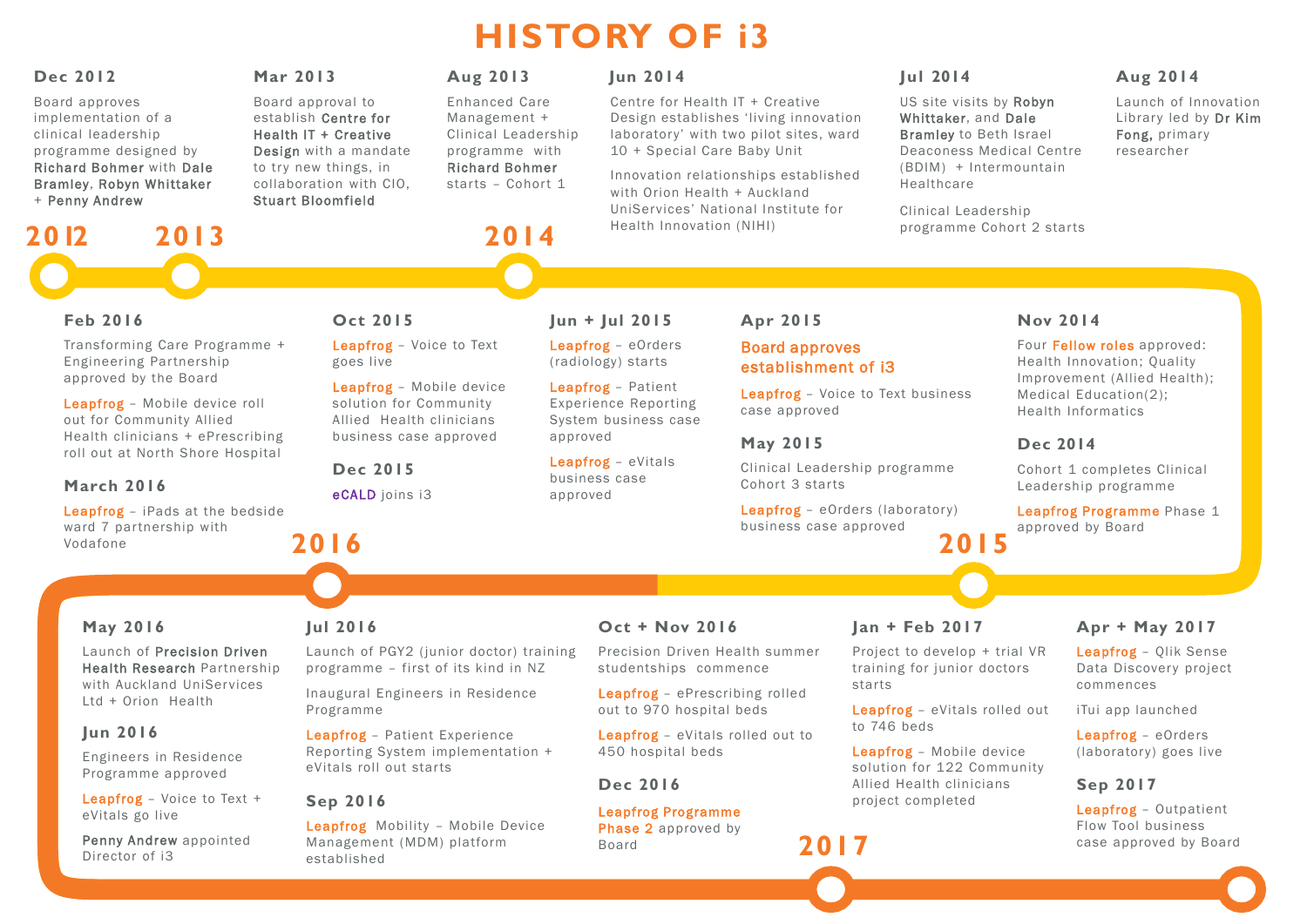# **Nov 2012**

Electronic prescribing and administration (ePrescribing), lead by **David Ryan**, Pharmacy Manager, starts in Ward 14 and 15 at North Shore Hospital

# **Dec 2012**

Board approves implementation of a clinical leadership programme (enhanced care management and clinical leadership model) designed by **Richard Bohmer** with **Dale Bramley**, CEO, **Robyn Whittaker** and **Penny Andrew**

Model includes: a plan for expanded, joined clinical and financial measurement and reporting; leadership development and education; and new institutional structures to support an enhanced clinical leadership model



# **2012**



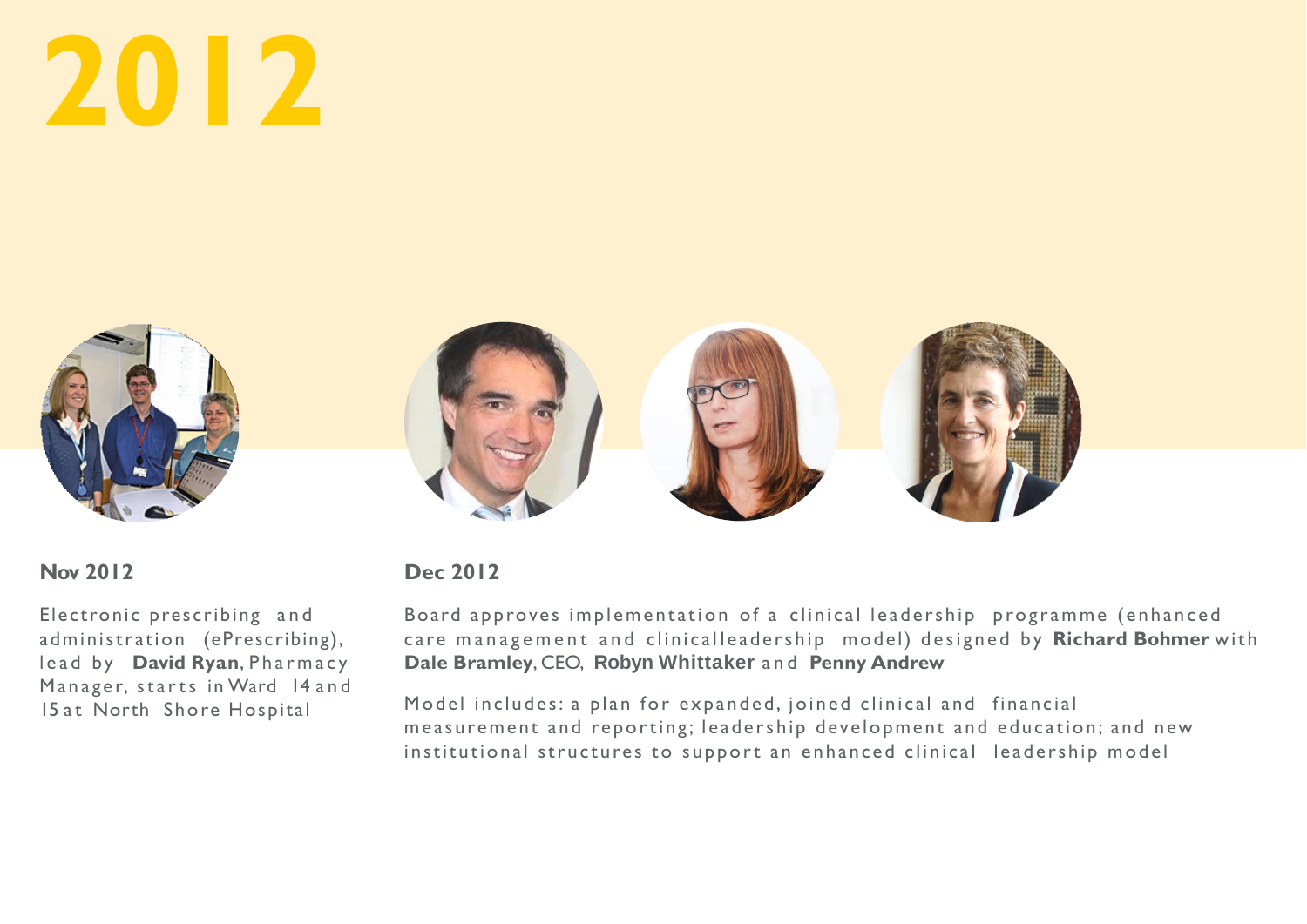





# **Feb 2013**

Beginning of **Fellows Programme**, a clinical leadership + career development programme. **Dr Mahendra Naidoo** takes up 6 month role as Programme Officer, Research + Innovation.Mahendra completes several projects: eliminating unnecessary urine testing; disinvestment strategies for elaboratory ordering; evaluation of Smartpage app (used for after hours communication between doctors + nurses)

# **Feb 2013**

**Dr Sasha Kljakovic**, junior doctor, Xedical, Women's Collective, commences part-time innovation role working with Robyn Whittaker

# **Mar 2013**

Board approves the establishment of a Centre for Health IT + Creative Design with a mandate to try new things, in collaboration with CIO, **Stuart Bloomfield**

Discussion with Clinical Directors with invitation to collaborate in 'Do not Do' (Choosing Wisely) programme – eliminating unwarranted variation in care

# **Apr 2013**

ePrescribing starts at Waitakere Hospital + in Mental Health Services

# **Jul 2013**

ePrescribing in 230 hospital beds

# **Aug 2013**

Clinical leadership programme with **Richard Bohmer** starts (cohort 1)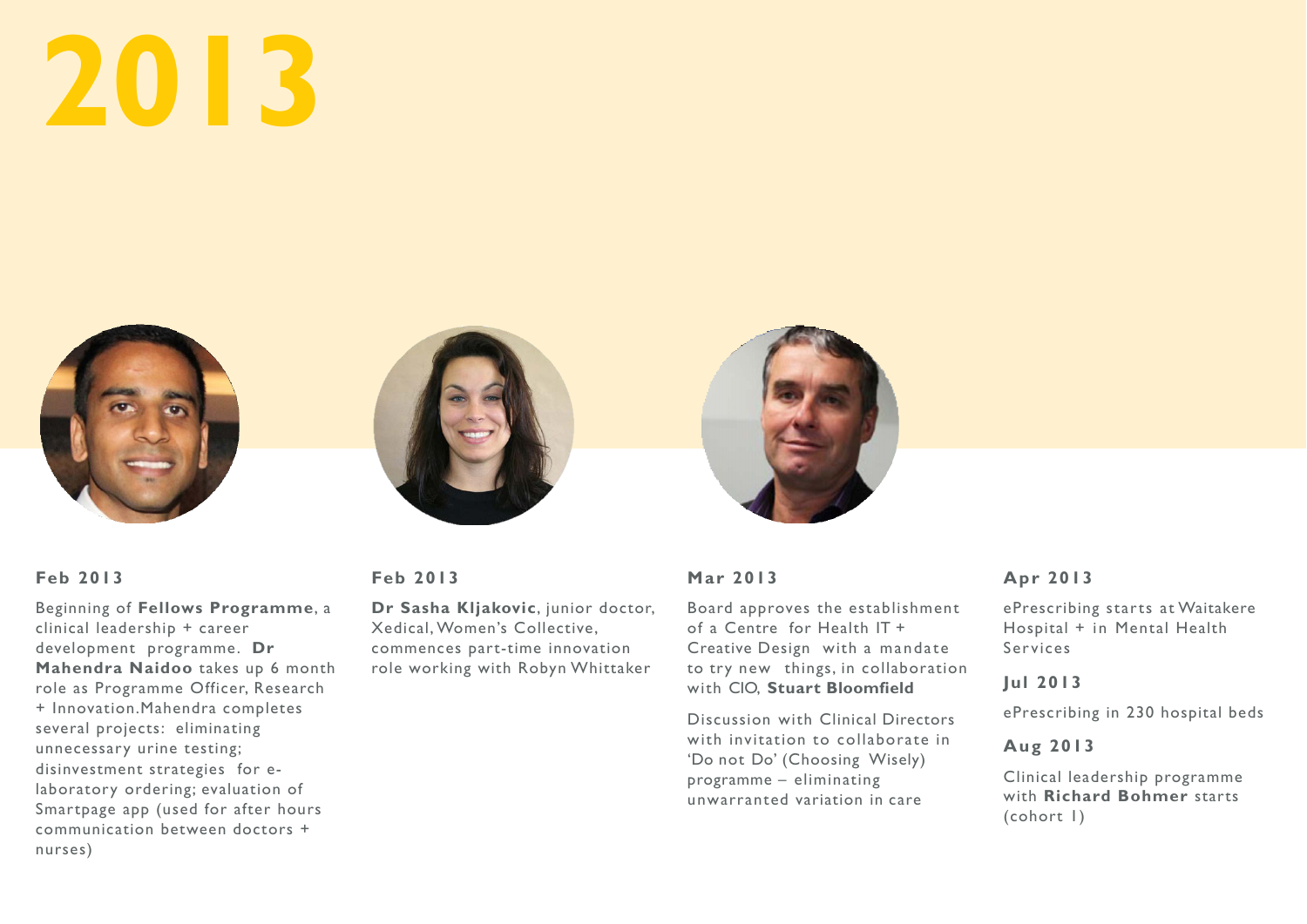

# **Aug 2014**

Launch of an Innovation Library with lead researcher, **Dr Kim Fong**, horizon scanning + identifying healthcare innovation + new models of care to support care redesign

Electronic Ward Whiteboards developed + implemented – improving patient care on hospital wards

Capacity At A Glance' implemented –electronic monitoring of hospital capacity

Appointment of Dr Sasha Kljakovic as Health Innovation Fellow

# **Sep 2014**

Appointment of **Dr Karina McHardy** as health leadership advisor to further develop clinical leadership programmes

# **Jul 2014**

' that brings together resources to support **Clinician-led care redesign** using evidencebase treatment protocols, e-data system tracking care variation, health outcomes + value; a structured clinical leadership + continuous improvement training programme, an institute clinicians in care redesign (Brent James)

US site visits by **Robyn Whittaker**, Clinical Lead, Innovations, + **Dale Bramley**, CEO: meeting **with Dr John Halamka**, Beth Israel Deaconess Medical Centre (BDIM), Boston; **Dr Brent James**, Intermountain Healthcare; **Richard Bohmer**

Ideas generated:

A '**Leapfrog' Programme**: 3-5 big ideas most likely to make a difference, invest in them + make them happen in the short term. Get the right people with skills + knowledge + seek international assistance to build the programme + 'leapfrog' from current position to leading the sector (John Halamka)

# A **'Fellows' Programme'**

Clinical leadership programme Cohort 2 starts

# **Oct 2014**

Appointment of Dr **Lara Hopley**, Consultant Anaesthetist, to role of Clinical Advisor Digital Innovations

# **Nov 2014**

Four i3 Fellow roles approved: Health Innovation; Quality Improvement (Allied Health); Medical Education; Health Informatics

# **Leapfrog Programme Charter**  developed

# **Dec 2014**

Cohort 1 completes Clinical Leadership programme

**Leapfrog Programme** approved by the

# Board

**Leapfrog** Mobility Strategy + systems to support strategy business case approved by the Board; Wireless (Hospital Hotspot + Staff wireless access SWA) deployed to all patient areas; Application platform (MEAP) commissioned



# **Jun 2014**

Centre for Health IT and Creative Design establishes 'living innovation laboratory' with two pilot sites, ward 10 and Special Care Baby Unit

Innovation relationships established with Orion Health and Auckland UniServices' National Institute for Health Innovation (NIHI)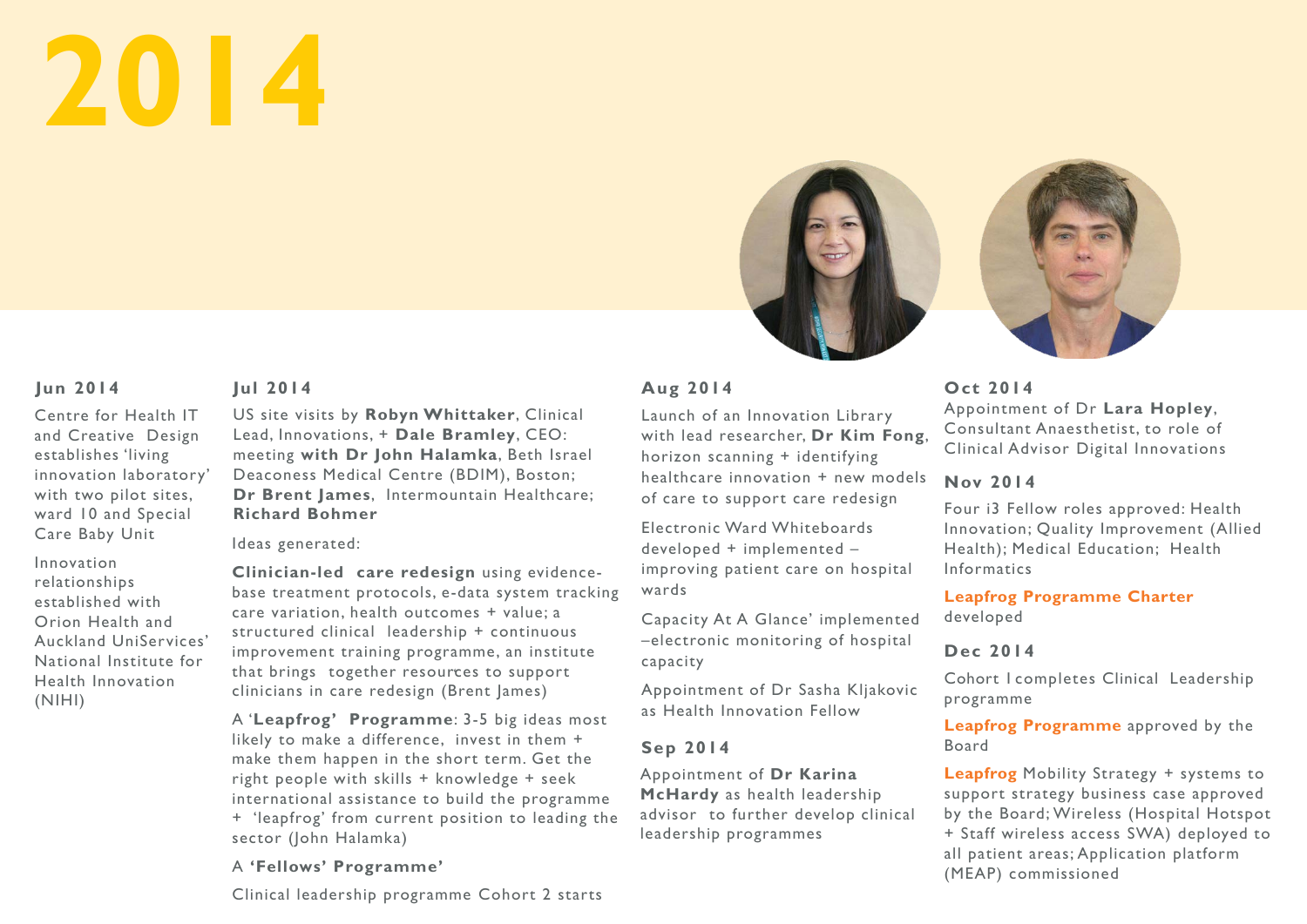







# **Mar 2015**

Leapfrog Programme Manager, **Lenore Roberts**, appointed

# **Apr 2015**

# **Board approves establishment of the i3**

**Leapfrog** Voice-2-Text business case approved by the board

# **May 2015**

Clinical Leadership Programme Cohort 3 starts

**Leapfrog** eOrders (laboratory) business case approved by the board

Appointment of Engineer, **Nick Wilson**, as Leapfrog research support

# **Jun 2015**

**Leapfrog** eOrders (radiology) starts

**Leapfrog** Patient Experience Reporting System (PERSy) business case approved by the board

# **Jul 2015**

**Leapfrog** eVitals business case approved by the board

Quality Improvement (Allied Health) Fellow, **Kelly Bohot**, starts in role

# **Sep 2015**

Clinical Leadership programme presented to APAC

# **Oct 2015**

**Leapfrog** Voice to Text goes live

**Leapfrog** Mobile device solution for Community Allied Health clinicians business case approved by the board

# **Nov 2015**

Engineering Partnership Programme approved by Senior Management Team Medical Education (postgraduate) Fellow, **Dr Megan Gingell** starts in role **Dec 2015** i3 team moves to Taharoto West Building, North Shore Hospital: Penny Andrew, Robyn Whittaker, **Jay O'Brien**, **Sharon Puddle, Jerome Ng, Joan Duignan, Gill Fisher, Vanessa Selak, Carlene Lawes, Geetha Galgali, Jeanette Bell, Sue French + Quality Improvement Team** eCALD joins i3 and **Sue Lim** appointed as National Programme Manager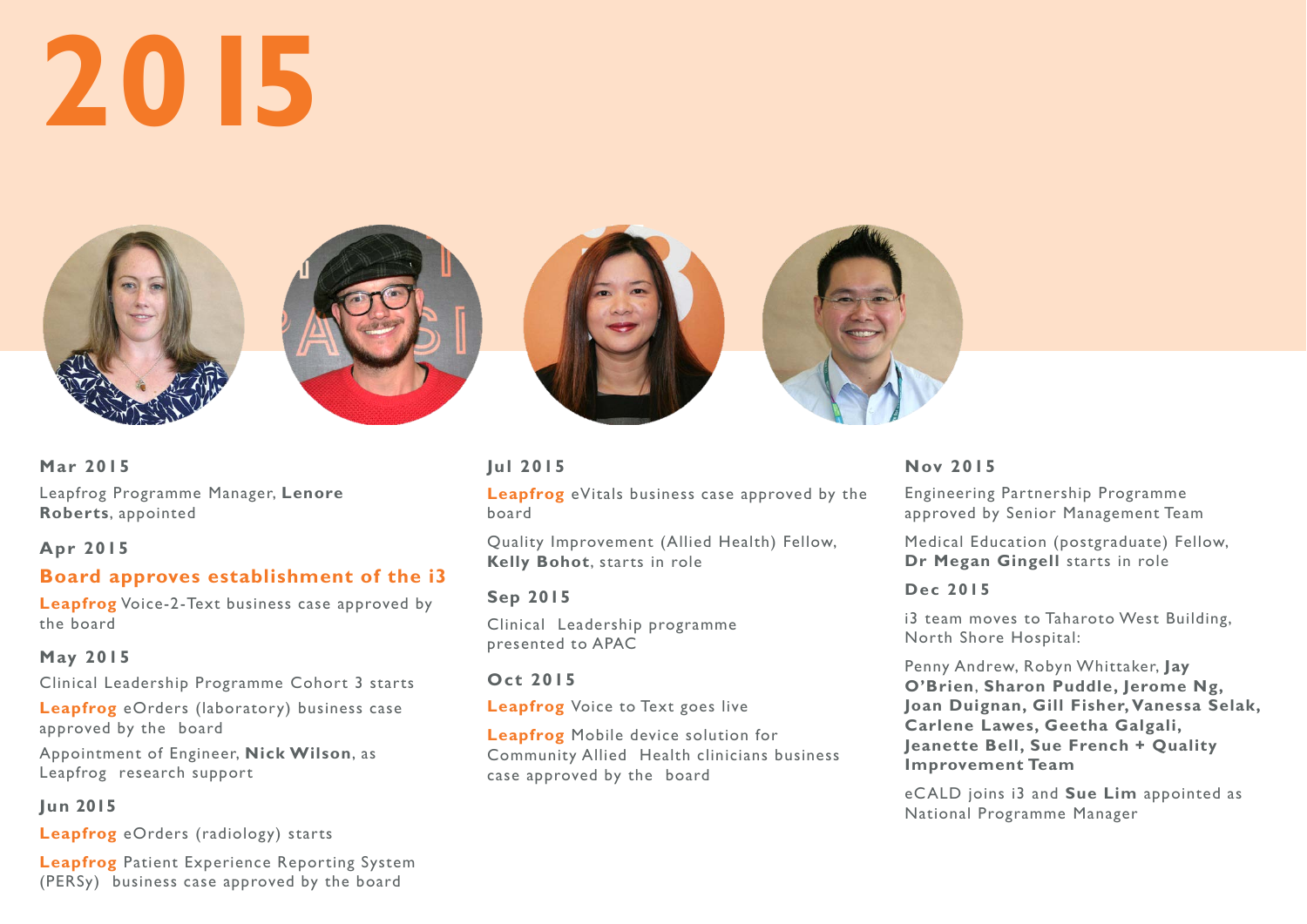









**Jan 2016**

Health Informatics Fellow, **Jenna Jacobson-Toeono**, starts in i3

# **Feb 2016**

**Transforming Care Programme**, a clinical leadership, innovation and improvement capability building programme approved by the Senior Management Team

**Leapfrog** Mobile devices roll out to Community Allied Health

**Leapfrog** ePrescribing roll out at North Shore Hospital

Medical Education Fellow, Dr **Eleri Clissold**, starts in role

**Elna Meller** + **Maggie O'Brien**  join i3

# **Mar 2016**

**Leapfrog** pilot of iPads at the bedside, ward 7, in partnership with Vodafone. Launched during patient experience week

**Apr 2016**

Health Management Fellows, **Frances Cullinane + Robyn Steinbeck**,

start in roles

# **May 2016**

Launch of **Precision Driven Health (PDH) Research** Partnership, a joint venture research partnership with Waitemata DHB, Auckland UniServices Ltd + Orion Health, funded by Orion Health and MBIE

# **Jun 2016**

Engineers in Residence Programme approved

NZ College of Public Health Medicine (NZCPHM) approval as training site for public health medicine registrars

**Leapfrog** Voice to Text fully live

**Leapfrog** eVitals pilot goes live

Appointment of Public Health Registrar, Dr **Carol Baker**

**Penny Andrew** appointed Director of i3

# **Jul 2016**

Board approve extension of Orion Health Partnership programme: evaluation of e-nursing assessment forms; design of a dynamic patient summary view (alerts, allergies, problems)

Inaugural Engineers in Residence week

Launch of PGY2 (junior doctor) training programme - 1st of its kind in New Zealand, designed by Medical Education Fellows Dr Eleri Clissold + Megan Gingell

**Leapfrog** Patient Experience Reporting System (PERSy) implementation starts

**Leapfrog** eVital roll out starts

**Jay O'Brien** appointed Associate Director of i3

# **Sep 2016**

**Leapfrog** Mobile Device Management (MDM) platform established - devices controlled for safe access to clinical information

# **Oct 2016**

**Dr John Halamka** visits Waitemata DHB advises on Digital Strategy and Leapfrog Phase 2 programme

**Leapfrog** ePrescribing rolled out to 970 hospital beds across the DHB

**Leapfrog** eVitals rolled out to 450 hospital beds

**Leapfrog** Mobility Enterprise Application (MEAP) Platform commissioned

**Delwyn Armstrong** joins i3 as Head of Analytics

# **Nov 2016**

Precision Driven Health summer studentships commence: four projects

**Lee Aase**, Director of Communciations, and Dr **Farris Timimi**, Medical Director, from the Mayo Clinic social-digitalinnovation team visit

**Karen Fielding** starts in role of Health Leadership Programme Manager

# **Dec 2016**

**Leapfrog** Board approves Leapfrog phase 2 programme